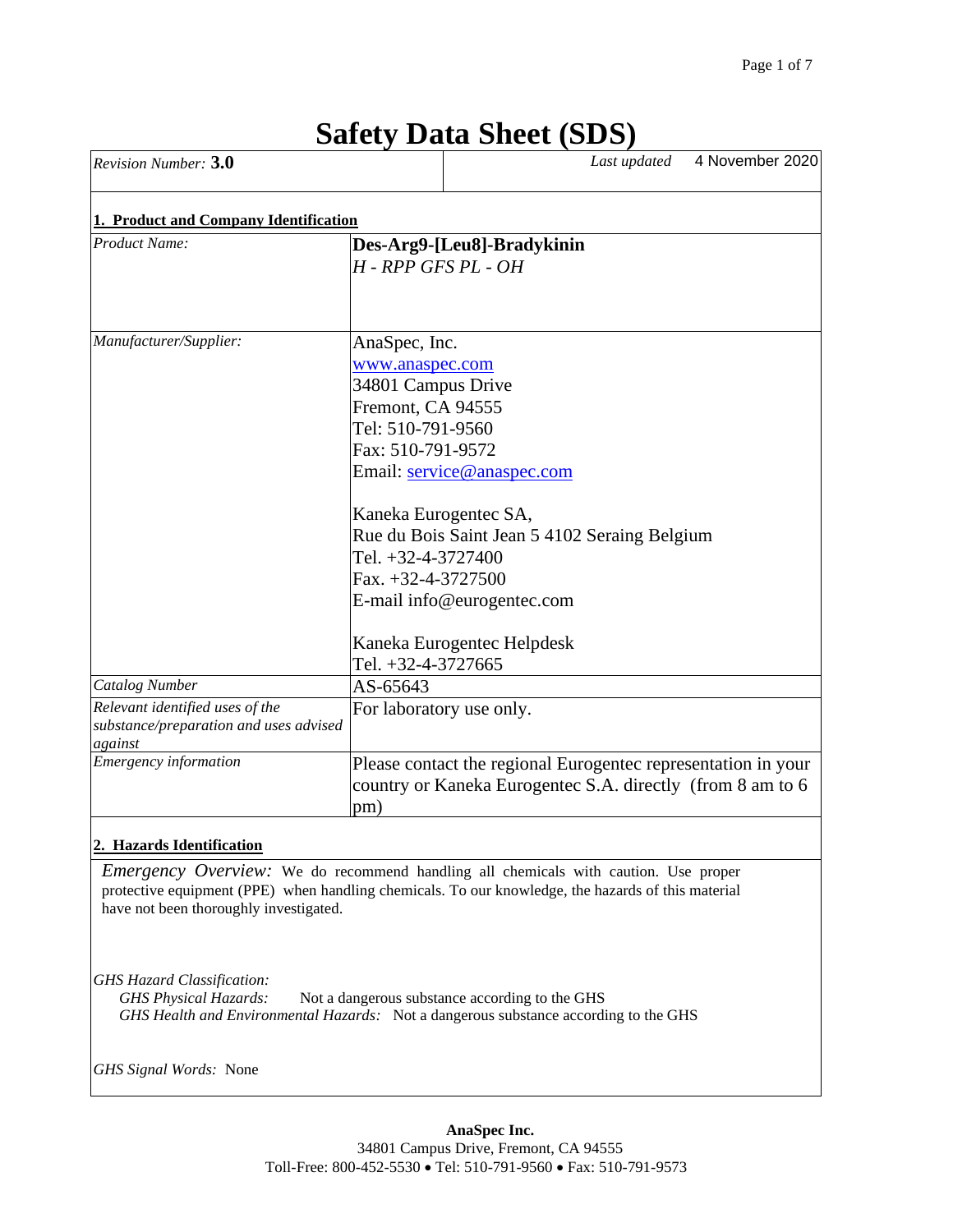*GHS Hazard Statements:* None

*GHS Precautionary Statements:* None

*Potential Health Effects for:*

*Inhalation:* If inhaled, remove to fresh air. If not breathing, give artificial respiration. If breathing is difficult, give oxygen. Good hygiene practice requires that exposure be kept to a minimum and that suitable control measures be used in an occupational setting.

*Ingestion:* If swallowed, wash out mouth with water provided person is conscious. Call a physician.

*Skin:* In case of contact, immediately wash skin with soap and copious amount of water.

*Eyes:* In case of contact, immediately flush eyes with copious amounts of water for at least 15 minutes.

*Chronic Exposures:* No information available. We recommend limiting prolonged exposure.

*Target Organs:* No information available

*HMIS Classification*

*Health hazard:* 0 *Chronic Health Hazard:* 0 *Flammability:* 0 *Physical hazards:* 0

*NFPA Rating*

*Health hazard:* 0 *Fire:* 0 *Reactivity Hazard:* 0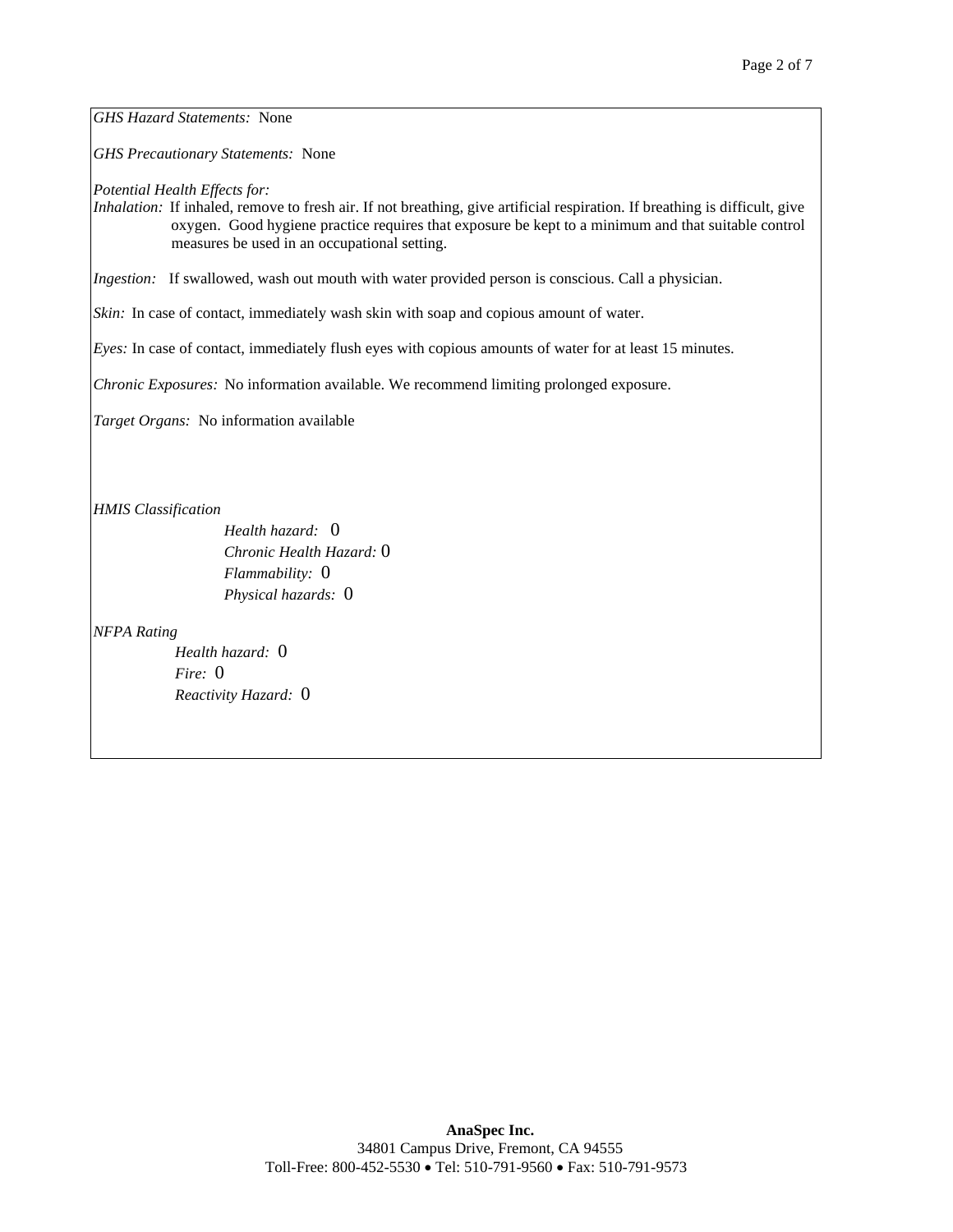# **3. Composition**

*Ingredients/Components:* 

*Chemical Name:* **Des-Arg9-[Leu8]-Bradykinin** *H - RPP GFS PL - OH*

> Molecular formula: NA Molecular weight: 870.1 CAS-No NA EC-No NA

# **4. First Aid Measures**

| Inhalation: | If dust is inhaled, remove from contaminated area.                                                                                                           |
|-------------|--------------------------------------------------------------------------------------------------------------------------------------------------------------|
|             | Encourage patient to blow nose to ensure clear passage of breathing.                                                                                         |
|             | If irritation or discomfort persists seek medical attention.                                                                                                 |
| Ingestion:  | If swallowed do <b>NOT</b> induce vomiting.                                                                                                                  |
|             | If vomiting occurs, lean patient forward or place on left side (head-down position, if possible) to<br>maintain open airway and prevent aspiration.          |
|             | Observe the patient carefully.                                                                                                                               |
|             | Give water to rinse out mouth, then provide liquid slowly and as much as casualty can comfortably                                                            |
|             | drink.                                                                                                                                                       |
|             | Seek medical advice.                                                                                                                                         |
| Skin:       | If skin or hair contact occurs:                                                                                                                              |
|             | Flush skin and hair with running water (and soap if available).                                                                                              |
|             | Seek medical attention in event of irritation.                                                                                                               |
| Eyes:       | If this product comes in contact with the eyes:                                                                                                              |
|             | Wash out immediately with fresh running water.                                                                                                               |
|             | Ensure complete irrigation of the eye by keeping eyelids apart and away from eye and moving the<br>eyelids by occasionally lifting the upper and lower lids. |
|             | If pain persists or recurs seek medical attention.                                                                                                           |
|             |                                                                                                                                                              |
|             |                                                                                                                                                              |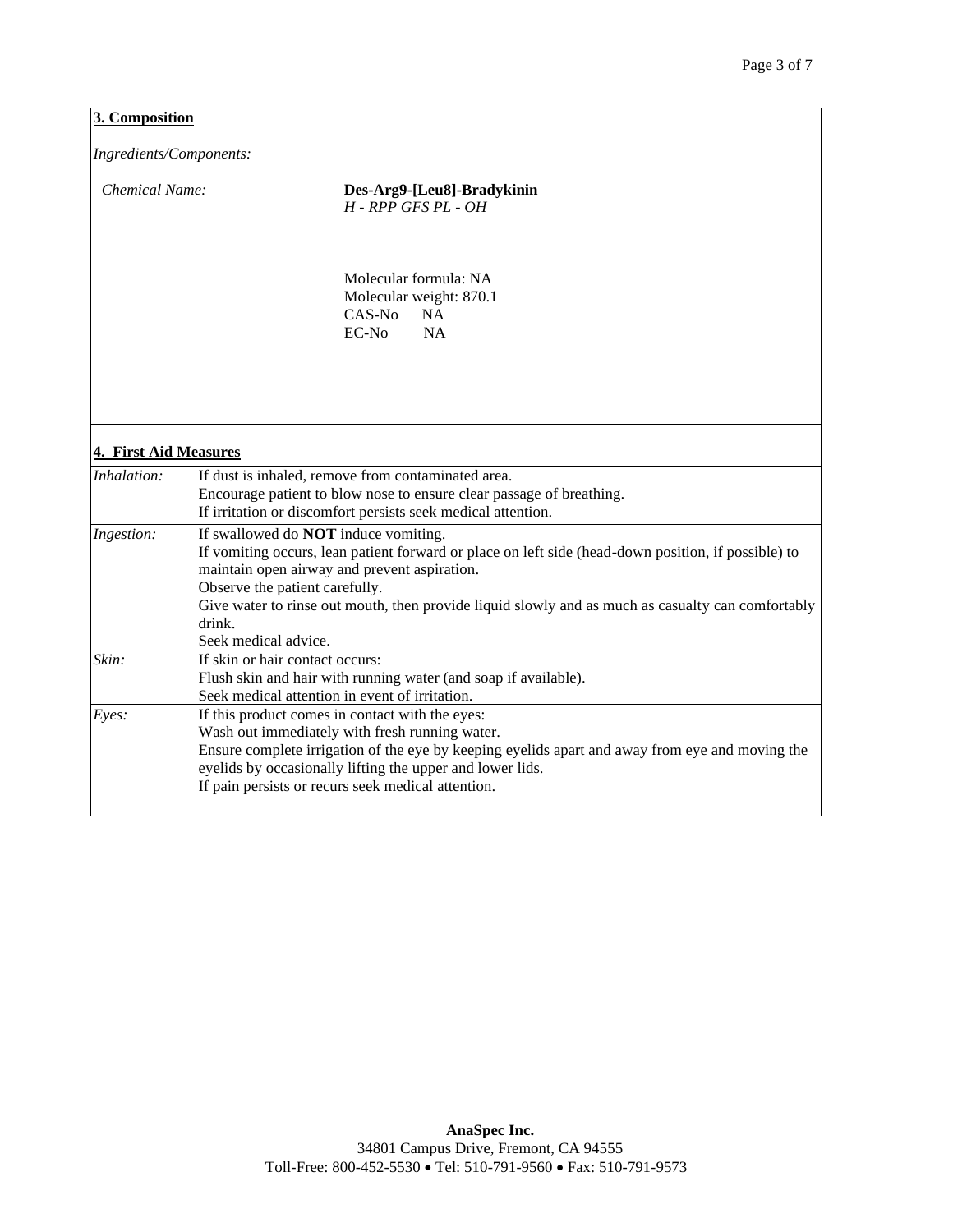٦

| <b>5. Fire Fighting Measures</b>      |         |                                                                                                                                                                                                                                                                                                                                                                                                                                                                                                                                                                                                                                                                                                                                                                                                                       |  |
|---------------------------------------|---------|-----------------------------------------------------------------------------------------------------------------------------------------------------------------------------------------------------------------------------------------------------------------------------------------------------------------------------------------------------------------------------------------------------------------------------------------------------------------------------------------------------------------------------------------------------------------------------------------------------------------------------------------------------------------------------------------------------------------------------------------------------------------------------------------------------------------------|--|
| Extinguishing media:                  |         | Water spray or fog.<br>Alcohol resistant foam.<br>Dry chemical powder.<br>BCF (where regulations permit).<br>Carbon dioxide                                                                                                                                                                                                                                                                                                                                                                                                                                                                                                                                                                                                                                                                                           |  |
| Special firefighting procedures:      |         | Alert Emergency Responders and tell them location and nature of<br>hazard.<br>Wear breathing apparatus plus protective gloves.<br>Prevent, by any means available, spillage from entering drains or water<br>course.<br>Use water delivered as a fine spray to control fire and cool adjacent<br>area.<br><b>DO NOT</b> approach containers suspected to be hot.<br>Cool fire exposed containers with water spray from a protected location.<br>If safe to do so, remove containers from path of fire.<br>Equipment should be thoroughly decontaminated after use.                                                                                                                                                                                                                                                    |  |
| Unusual fire and explosions hazards:  |         | Emits toxic fumes under fire conditions                                                                                                                                                                                                                                                                                                                                                                                                                                                                                                                                                                                                                                                                                                                                                                               |  |
| <b>6. Accidental Release Measures</b> |         |                                                                                                                                                                                                                                                                                                                                                                                                                                                                                                                                                                                                                                                                                                                                                                                                                       |  |
| Spill response                        |         | Remove all ignition sources.<br>Clean up all spills immediately.<br>Avoid contact with skin and eyes.<br>Control personal contact by using protective equipment.<br>Use dry clean up procedures and avoid generating dust.<br>Place in a suitable, labeled container for waste disposal                                                                                                                                                                                                                                                                                                                                                                                                                                                                                                                               |  |
| Containment                           | source. | Avoid all personal contact, including inhalation.<br>Wear protective clothing when risk of exposure occurs.<br>Use in a well-ventilated area.<br>DO NOT enter confined spaces until atmosphere has been checked.<br>DO NOT allow material to contact humans, exposed food or food utensils.<br>Avoid contact with incompatible materials.<br>When handling, DO NOT eat, drink or smoke.<br>Keep containers securely sealed when not in use.<br>Avoid physical damage to containers.<br>Always wash hands with soap and water after handling.<br>Use good occupational work practice.<br>Empty containers may contain residual dust which has the potential to accumulate<br>following settling. Such dusts may explode in the presence of an appropriate ignition<br>Do NOT cut, drill, grind or weld such containers |  |
| PPE                                   |         | Use personal protective equipment                                                                                                                                                                                                                                                                                                                                                                                                                                                                                                                                                                                                                                                                                                                                                                                     |  |
| 7. Handling and Storage               |         |                                                                                                                                                                                                                                                                                                                                                                                                                                                                                                                                                                                                                                                                                                                                                                                                                       |  |

 $\Gamma$ 

Store at -20 °C, dry desiccated and protected from light. Store away from oxidizing agent.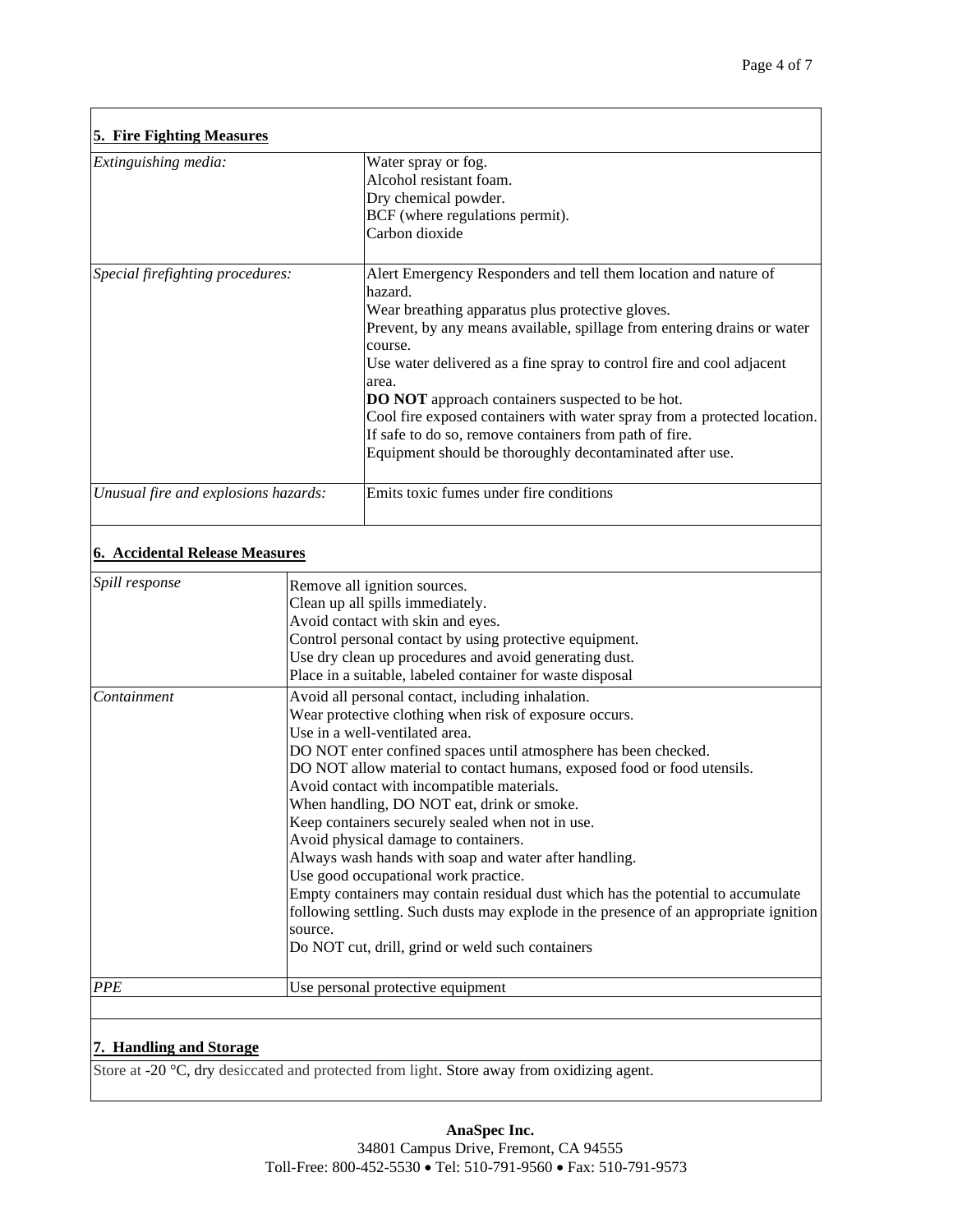| 8. Exposure Controls / Personal Protection |                                                                                                                                                                                                                                                                                                                                                                                           |
|--------------------------------------------|-------------------------------------------------------------------------------------------------------------------------------------------------------------------------------------------------------------------------------------------------------------------------------------------------------------------------------------------------------------------------------------------|
| Engineering controls                       | Local exhaust ventilation is required where solids are handled as powders or crystals;<br>even when particulates are relatively large, a certain proportion will be powdered by<br>mutual friction.                                                                                                                                                                                       |
|                                            | Exhaust ventilation should be designed to prevent accumulation and re-circulation of<br>particulates in the workplace.                                                                                                                                                                                                                                                                    |
|                                            | If in spite of local exhaust an adverse concentration of the substance in air could occur,<br>respiratory protection should be considered. Such protection might consist of:<br>(a): particle dust respirators, if necessary, combined with an absorption cartridge;<br>(b): filter respirators with absorption cartridge or canister of the right type;<br>(c): fresh-air hoods or masks |
|                                            | Build-up of electrostatic charge on the dust particle, may be prevented by bonding and<br>grounding.                                                                                                                                                                                                                                                                                      |
|                                            | Powder handling equipment such as dust collectors, dryers and mills may require<br>additional protection measures such as explosion venting.                                                                                                                                                                                                                                              |
|                                            | Air contaminants generated in the workplace possess varying "escape" velocities which,<br>in turn, determine the "capture velocities" of fresh circulating air required to efficiently<br>remove the contaminant.                                                                                                                                                                         |
| <b>PPE</b>                                 | Use personal protective equipment                                                                                                                                                                                                                                                                                                                                                         |

# **9. Physical and Chemical Properties**

 $\overline{\phantom{a}}$ 

| <b>Physical State</b> | Solid         |
|-----------------------|---------------|
| <i>Odour</i>          | Not available |
| Solubility in Water   | Not available |
| Specific Gravity      | Not available |
| pH                    | Not available |
| <b>Boiling Point</b>  | Not available |
| <b>Melting Point</b>  | Not available |
| <b>Flash Point</b>    | N/A           |
| Vapor Pressure:       | N/A           |
| Vapor Density:        | N/A           |

## **10. Stability and Reactivity**

| <b>Thermal Decomposition</b>        | INo data available      |
|-------------------------------------|-------------------------|
| Dangerous Products of Decomposition | No data available       |
| Dangerous Reactions                 | $COx$ , NOx when burned |

Keep container tightly closed in a dry well-ventilated place. Store in -20 °C, dry refrigerator.

# **11. Toxicological Information**

| RT<br>.ıber            | 'N.                                     |
|------------------------|-----------------------------------------|
| $\sqrt{ }$<br>. On the | ' N.<br>.<br>1n<br>available.<br>aatior |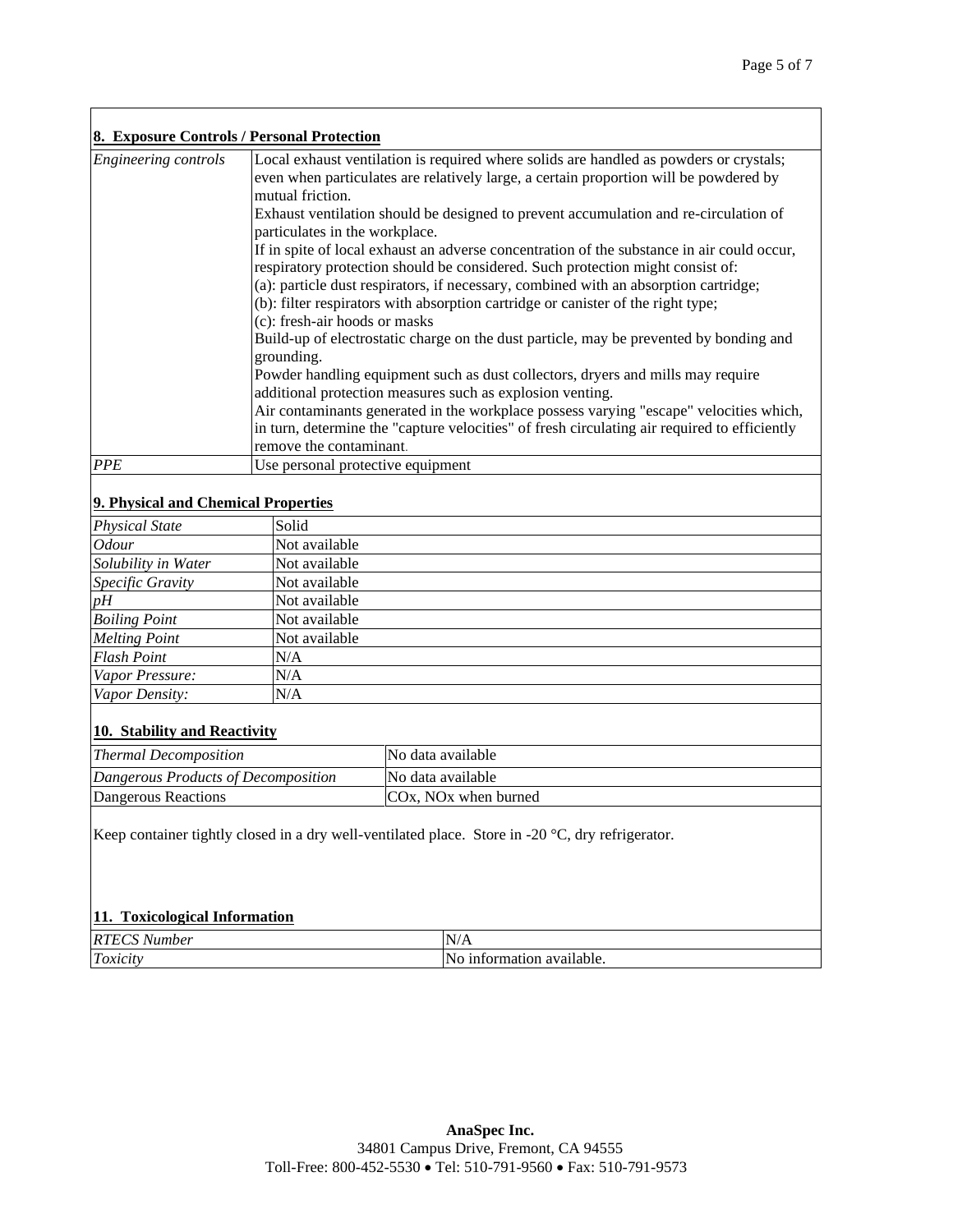| Health Hazards                            | Although ingestion is not thought to produce harmful<br>effects, the material may still be damaging to the<br>health of the individual following ingestion, especially<br>where pre-existing organ (e.g. liver, kidney)<br>damage is evident. In an occupational setting however,<br>ingestion of insignificant quantities is not thought to be<br>cause for concern. |
|-------------------------------------------|-----------------------------------------------------------------------------------------------------------------------------------------------------------------------------------------------------------------------------------------------------------------------------------------------------------------------------------------------------------------------|
| Potential Hazards                         | Not available                                                                                                                                                                                                                                                                                                                                                         |
| Carcinogenicity:                          | No significant acute toxicological data identified                                                                                                                                                                                                                                                                                                                    |
| OSHA Permissible Exposure Limit(PEL) Data | N/A                                                                                                                                                                                                                                                                                                                                                                   |
| <b>ACGIH Threshold Limit Values (TLV)</b> | N/A                                                                                                                                                                                                                                                                                                                                                                   |

*Reproductive Toxicity:*  $\blacksquare$  No information available

#### **12. Ecological Information**

No information available.

#### **13. Disposal Considerations**

All waste must be handled in accordance with local, state and federal regulations. Legislation addressing waste disposal requirements may differ by country, state and/ or territory. Each user must refer to laws operating in their area. In some areas, certain wastes must be tracked.

## **14. Transport Information**

| Hazard Class                               | N/A |
|--------------------------------------------|-----|
| <i><u><b>Identification Number</b></u></i> | N/A |
| <b>Packing Group</b>                       | N/A |
| <b>Proper Shipping Name (DOT)</b>          | N/A |

#### **15. Regulatory Information**

*California Proposition 65: N/A US TSCA (Toxic Substance Control Act):* N/A *US CERCLA (Comprehensive Environmental Response, Compensation, and Liability Act:* N/A *US SARA Title III (Superfund Amendments and Reauthorization Act:* N/A *US Other:* N/A

*EC EINICS (European Inventory of Existing Commercial Chemical Substances) Number: N/A* 

*EC Risk Statements:* N/A

Other Country Regulations: N/A

# **16. Other Information**

It is not intended for food, drug, household, agricultural or cosmetic use. A technically qualified individual experienced in handling potentially hazardous chemicals must supervise its use. The above information is believed